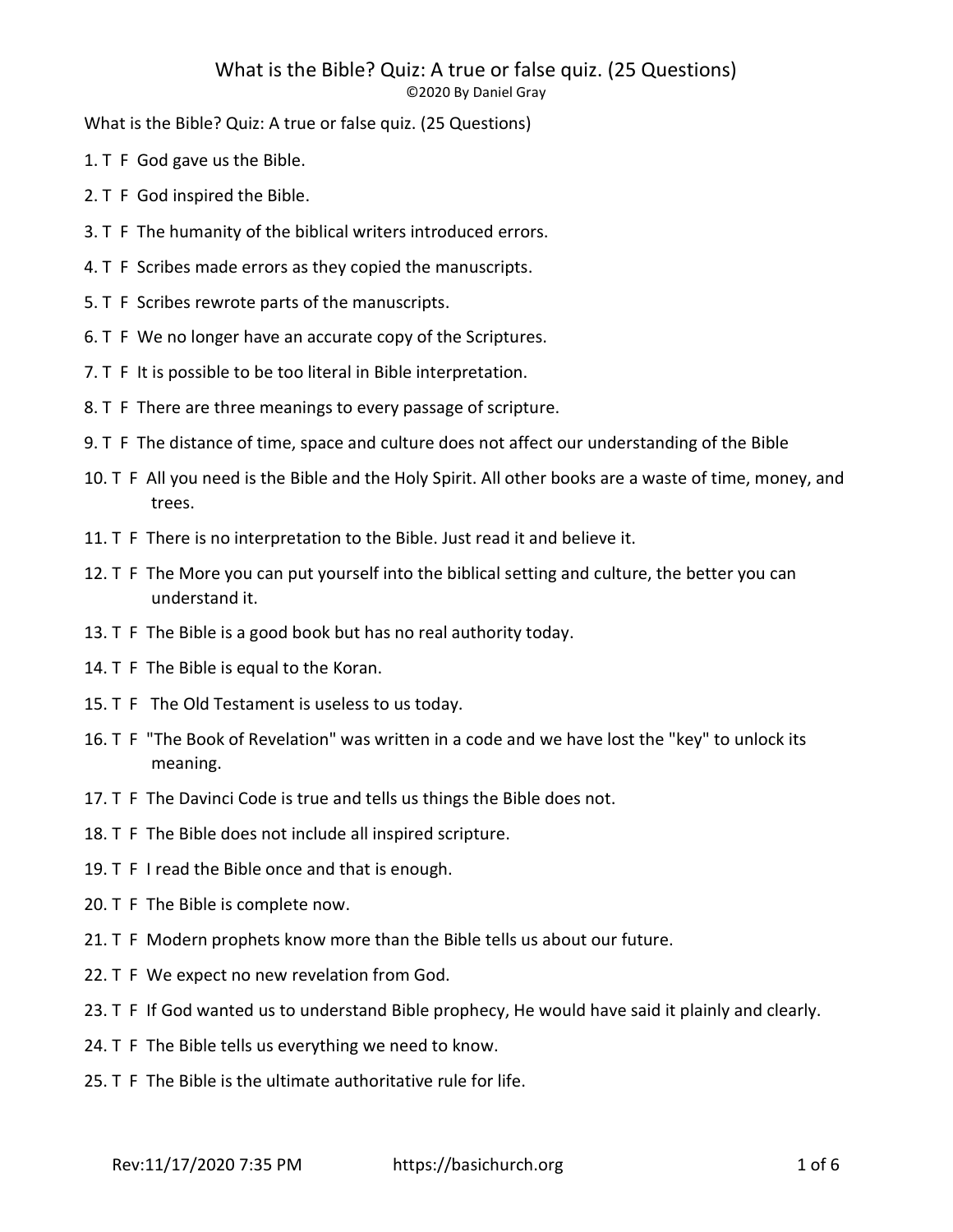Answers

## TRUE 1. God gave us the Bible.

## TRUE 2. God inspired the Bible.

Inspiration: The Bible is inspired, verbally – meaning God told the authors what to say, and plenary inspiration means all the Bible is inspired.

#### FALSE 3. The humanity of the biblical writers introduced errors.

The biblical writers wrote exactly what God wanted them to write without errors.

#### TRUE 4. Scribes made errors as they copied the manuscripts.

The scribes did make errors. We see the errors when we compare the manuscripts to each other, but we can in most cases correct the errors by comparing the manuscripts to each other. This gives us a very accurate text.

## TRUE 5. Scribes rewrote parts of the manuscripts.

Sometimes it was accidental when a note written in the margin became incorporated into the text. Other times a scrip purposely inserted an explanation. We find these additions when we compare the manuscripts to each other.

#### FALSE 6. We no longer have an accurate copy of the Scriptures.

Errors introduced by humans: Some of the manuscripts available to scholars were from time periods during which copies of the originals or copies of copies of the originals were still in use.

The authors generally made multiple copies of each manuscript and it would be difficult for anyone to make a change and it go unnoticed. No one could have covered up what the original said. Scribes sometimes made copying errors in manuscripts. Sometimes they would leave out half of a line by accidently skipping ahead to a similar word. Other times scribes added notes in the margins which a later scribe would inadvertently include in the text thinking it was a correction. We now have what we call a critical text. Thousands of manuscripts have been analyzed and people have sought to discover what the most ancient manuscripts said by comparing the many manuscripts to each other in order to weed out the scribal errors and additions. This critical text is very accurate and has improved the quality of our Bible translations considerably. Any possible inaccuracies currently existing certainly do not affect any major doctrine. Certainly, a scholar needs to take care in noticing the variances within different manuscripts and come to their own conclusions as to the text they should accept as accurate, but this is very different from not having a manuscript we can rely on. Our current literal translations of the Bible are also very accurate translations, closely conveying the message of the original authors.

## TRUE 7. It is possible to be too literal in Bible interpretation.

We generally want to be quite literal in our interpretation of Scripture however there are times when the author intended for his writing or a part of it to not be taken literally and it is usually fairly clear when those times are. If a person takes figurative language, it would be too literal for that passage and lead to misunderstanding of the passage. The Bible uses many figures of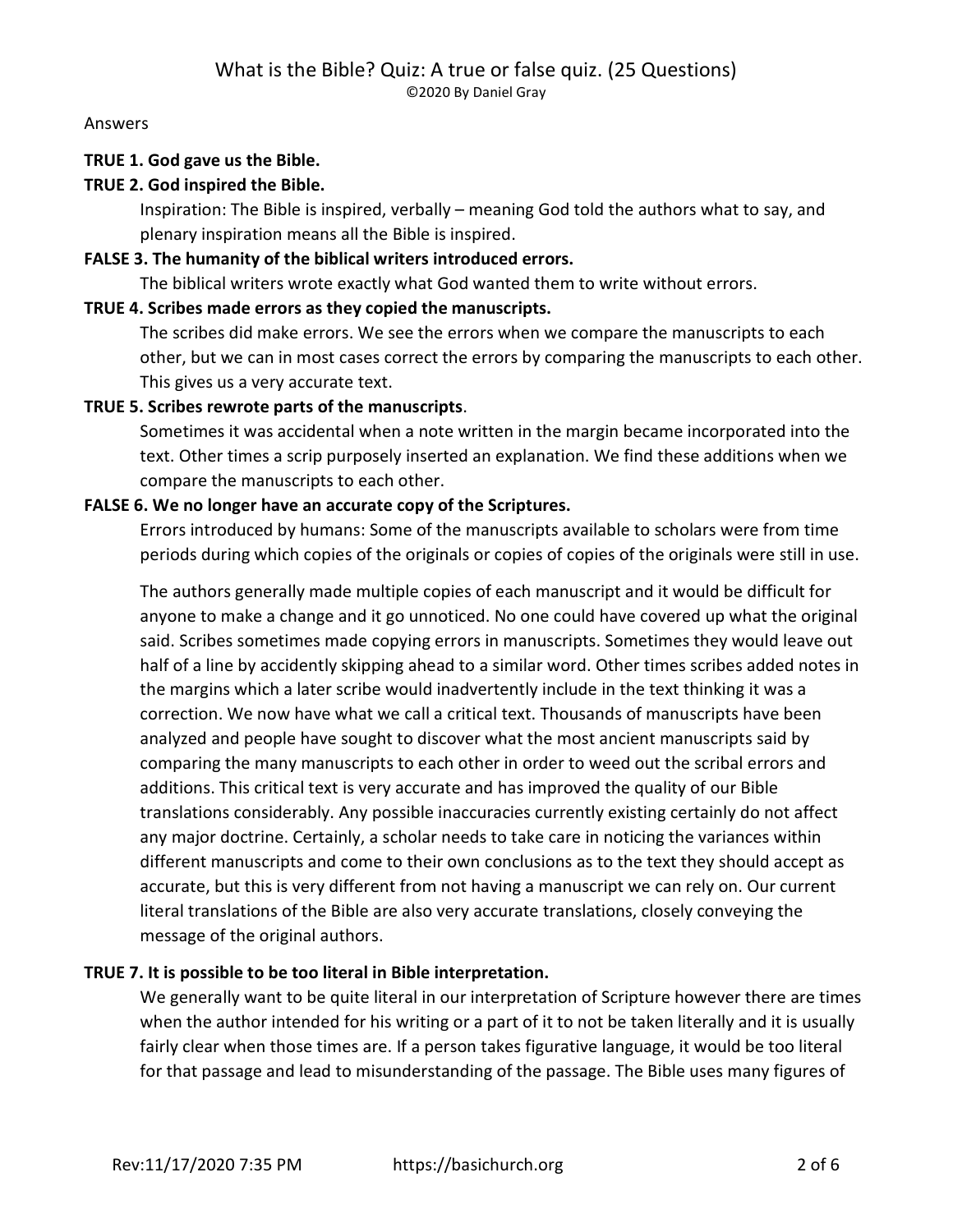speech and we need to recognize them and understand them the way the author intended. Most of the time literal interpretation of the Bible is best, but we must be careful.

# FALSE 8. There are three meanings to every passage of scripture.

Method of Interpretation: In the past, some Bible interpreters thought there were three or four meanings to every passage of Scripture. This does not happen when using good interpretation methods. When the New Testament quotes from the Old Testament, the New Testament writer may use it differently, but that is ok because they were inspired by God to write the Bible, whereas we are not inspired by God to apply passages to new context as the New Testament writers did.

# TRUE 9. The distance of time, space and culture affects our understanding of the Bible.

In many ways culture affects how a person thinks. We think differently if our culture is different than that of Bible times. Also, we may misunderstand something because of things the local people knew about the lands of their region that we do not know. We need to try to span the gap between ourselves and the culture of the Biblical people, their technology, and knowledge of the region.

# FALSE 10. All you need is the Bible and the Holy Spirit. All other books are a waste of time, money, and trees.

I have heard people claim this. Good Bible study requires additional resources. As we try to understand the Bible, we want to understand it in the same way the authors intended when they wrote it and the way the original readers or hearers would have understood it. Since customs have changed over time and across cultures we need extra materials to help us understand what their culture was like so we can understand it in the context of the situation of the biblical hearers and the writer and also to avoid putting our own thoughts and context into it. For example, Ezekiel 24:23 (KJV) says, "And your tires shall be upon your heads." Does this make you think of a big black doughnut on their head, like a small car tire? To the author in the original hearers it meant a turban on their head indicating proper attire.

A person must be careful because some of the biblical scholarship today is the result of overuse of the most recent tools of the time which produces unsatisfactory results. But there is much benefit to availing one's self of the work and insight of others along with one's own careful Bible study and prayer. A single person cannot know everything necessary to interpret the Bible correctly, i.e. languages, culture, history, ancient technology etc.

# FALSE 11. There is no interpretation to the Bible. Just read it and believe it.

The Bible is a complex document that involves many genres. Plus, we are separated from the text by language, cultural, and technological differences that we must overcome if we are to understand the Bible. Interpretation involves all these things and more. So, yes there is interpretation to the Bible.

# TRUE 12. The More you can put yourself into the biblical setting and culture, the better you can understand it.

Some things simply will not make sense until a person sees it through the eyes of the original audience. Cultural and geographical insights are often quite enlightening.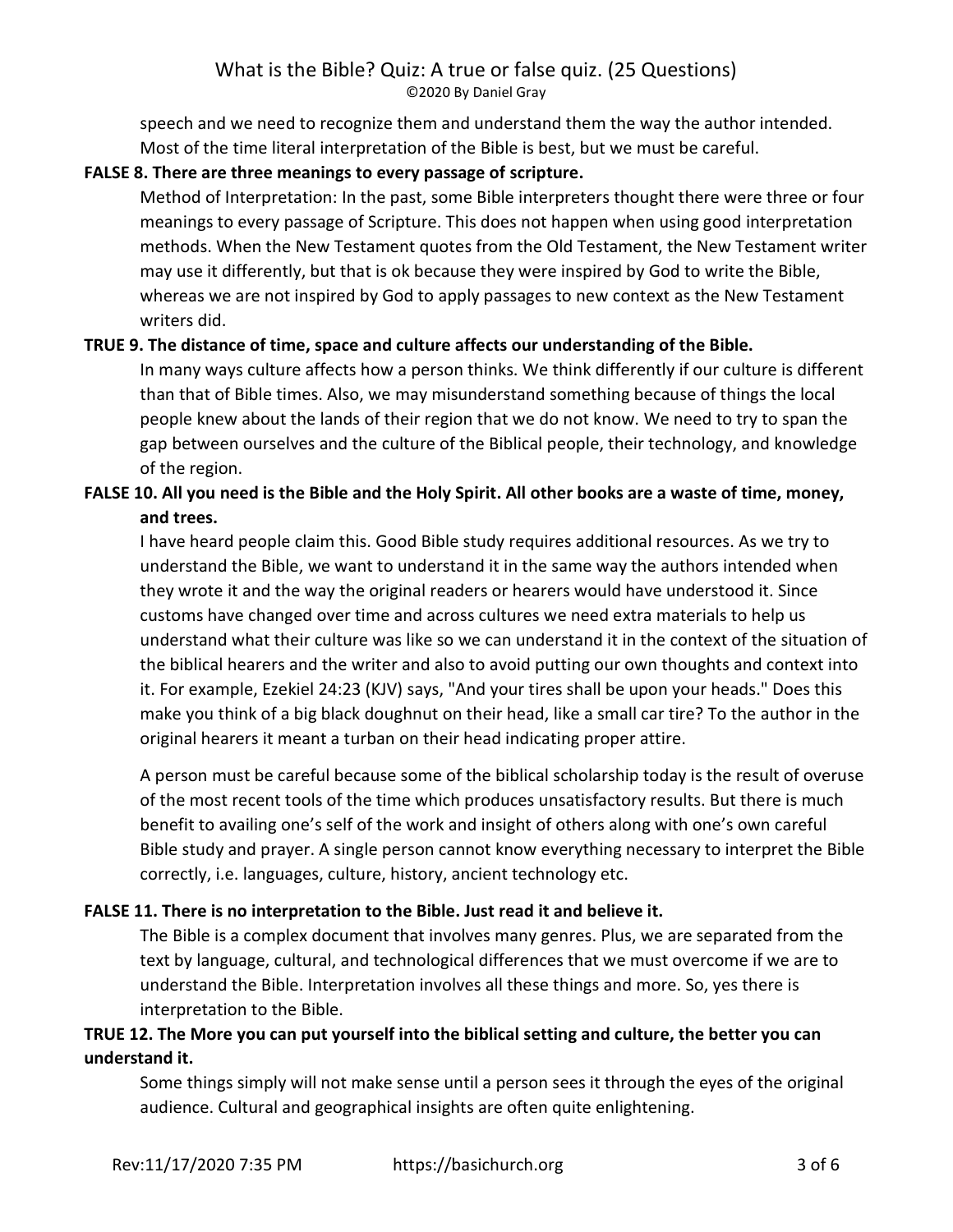## FALSE 13. The Bible is a good book but has no real authority today.

Though the Bible, often affectionately referred to as "the good book," is much more than "a good book." It is the word of God and is accurate in everything it says. All so-called contradictions are a result of misunderstanding it. The Bible's authority comes from God.

## FALSE 14. The Bible is equal to the Koran.

We seek to understand the Bible as the original authors intended. The understanding of the Koran depends on how their latest teachers interpret it. The meaning of the Koran has changed over the years. Though there are similarities at some points, the two do not say the same thing and only one of them can be the true word of God. The Bible is much more specific it what it tells us, and it gets its authority from God rather than the latest teachers.

## FALSE 15. The Old Testament is useless to us today.

A person will not understand the New Testament without knowing the Old Testament. We need both testaments to understand God's message to us. Many New Testament topics are fore shadowed in the Old Testament and point toward the New Testament.

# FALSE 16. "The Book of Revelation" was written in a code and we have lost the "key" to unlock its meaning.

People have used four different approaches to interpreting The Book of Revelation. Scholars still do not agree to which approach to use. If God inspired it, and I believe He did, people can understand its meaning. It may be that it simply is not the right time for us to understand some of it as it may be for those who live through some of the events mentioned in the book. It is much easier to understand prophecy after it has come to be than before the events prophesied. So, keep studying so your ready when the time is right.

## FALSE 17. The Davinci Code is true and tells us things the Bible does not.

To say the Davinci Code is true is to say the Bible is false or corrupted. Peyton Jones, the author of Church Zero, once used "The Da Vinci Code" as an evangelistic tool. He led a study through the book because it caught the interest of the people he was trying to reach, and it gave him a chance to introduce them to what the Bible really says.

Some people give this novel more credence than it deserves simply because some of the details in the plots have been around for years, centuries, millenniums. In early Christianity back in the times of the New Testament there was a sect called Gnostics. Some of the biblical authors combated the erroneous teachings of the Gnostics. "The Da Vinci Code" used some of these ideas. So really, "The Da Vinci Code" is not a reliable source of information because it is a fictitious novel that used some interesting, though false, ideas.

# FALSE 18. The Bible does not include all inspired scripture.

Question 18 is little tricky, as a person studies the books of Corinthians, we become aware that there was another book that Paul wrote to them that we do not have today. See 1 Corinthians 5:9. If archeologist dug up that missing book, it would probably be considered inspired and included in the Bible after scholars thoroughly studied it. Other than that possibility, the Bible is considered complete and includes all inspired scripture. Based on Revelation 22:18, nothing else should be added.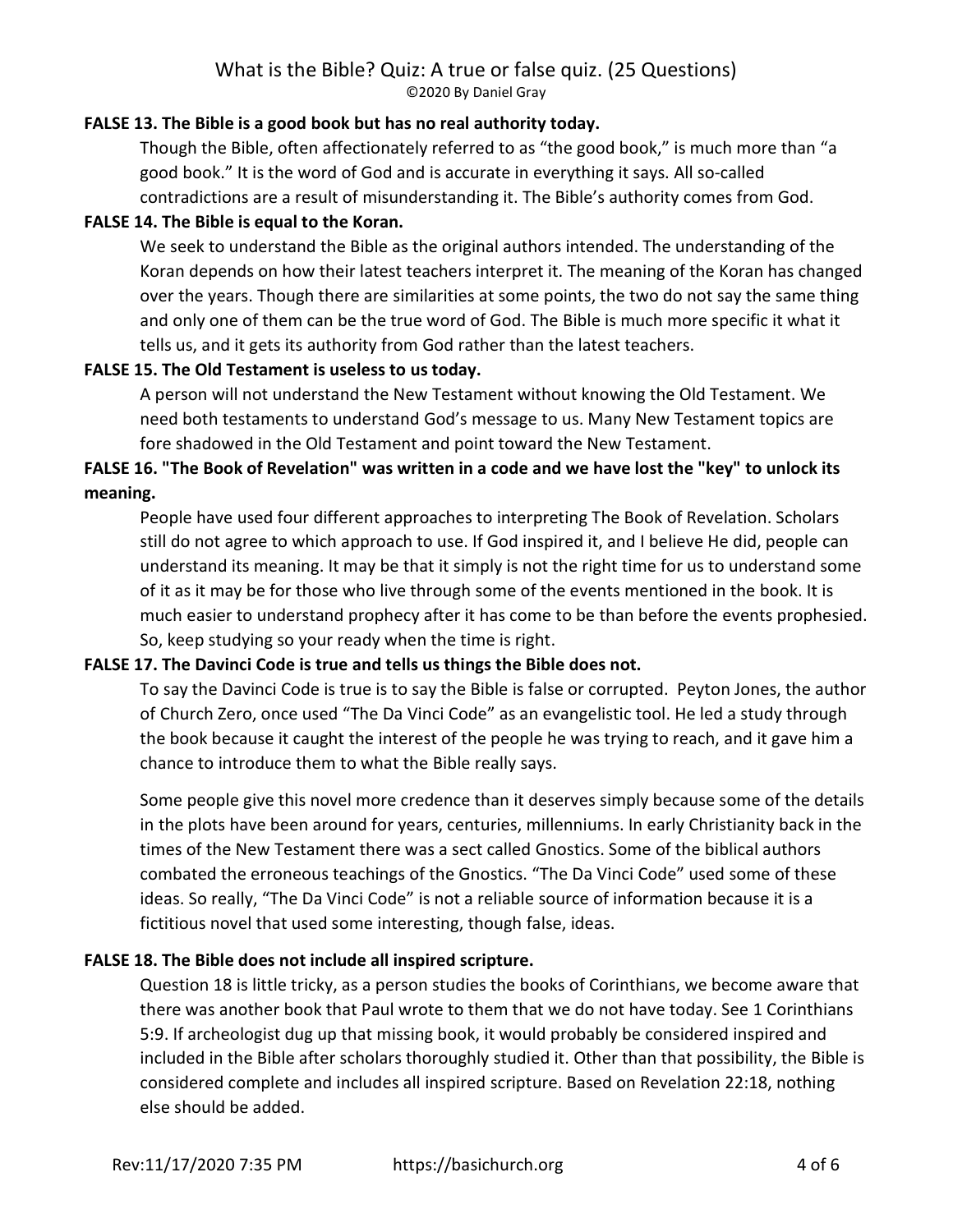## FALSE 19. I read the Bible once and that is enough.

Question 19 might be true if you are really reading the Bible as literature for entertainment. But for the word of God, once is not enough. It will take many times of going through the Bible, hearing it, reading it, and studying it to really absorb it to truly understand it and apply it to your life. Unless you have a photographic memory and can perfectly recall, contemplate it, meditate on it, understand it, and apply the Bible to your life, you will need to keep reading. We read our bibles to feed out spirits, not to only gain knowledge.

#### TRUE 20. The Bible is complete now.

We consider the Bible to be complete and contains everything God has revealed to us.

#### FALSE 21. Modern prophets know more than the Bible tells us about our future.

Many Christians do not believe there are even prophets today so there are no modern prophets so that you would quickly make this question false. If a person does believe there are profits today, all prophecy must be tried and tested by the word of God and it must also bear witness with one's own spirit. And then again, we do not expect any new revelations since that would be like adding to the Bible. So, question 21 is still false.

#### TRUE 22. We expect no new revelation from God.

Completeness of Scriptures: We do not expect God to reveal anything new to us. We consider the Bible as the complete revelation of God.

#### FALSE 23. If God wanted us to understand Bible prophecy, He would have said it plainly and clearly.

Sometimes we would like for everything to be handed to us on a platter ready for us to digest. But just as Jesus spoke in parables so that everyone would not understand. Only those who were ready to understand could understand them. God has given us biblical prophecy in the same way and whether we understand it or not it will serve God's purpose.

#### TRUE 24. The Bible tells us everything we need to know.

We need resources to assist in Bible study. As we try to understand the Bible, we want to understand it in the same way the authors intended when they wrote it and the way the original readers or hearers would have understood it. Since customs have changed over time and across cultures we need extra materials to help us understand what their culture was like so we can understand it in the context of the situation of the biblical hearers and the writer and also to avoid putting our own thoughts and context into it. For example, Ezekiel 24:23 (KJV) says, "And your tires shall be upon your heads." Does this make you think of a big black doughnut on their head, like a small car tire? To the author in the original hearers it meant a turban on their head indicating proper attire.

Question 24 It is true that the Bible tells us everything that we need to know about God or from God. But it does not tell us everything we need to know on every subject to live life today. Studying the Bible will not turn one into a doctor or scientist so in that sense it does not. But in the sense of understanding God, The Bible does tell us everything we need to know about God